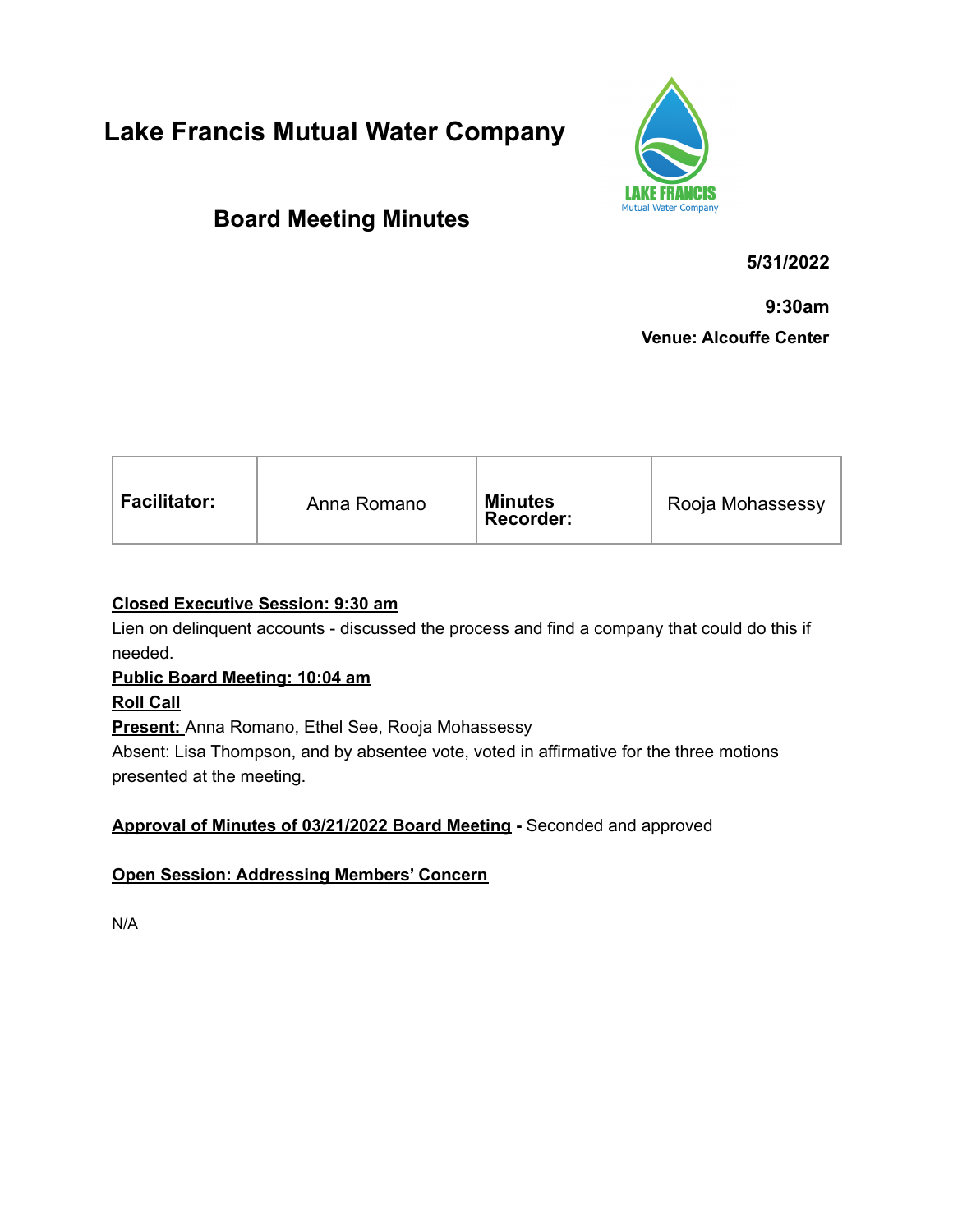#### **Old Business:**

#### **Item 1: Firewise Community**

**-Sec/AVP**

- **a. Two FW signs to install at entrance. ACTION ITEM– AVP to contact BL**
- **b. Yard signs. AVP to distribute**
- **c. Turn project over to ACC to continue implementation. ACTION ITEM – AVP call ACC meeting to discuss implementation and follow up of the 3-year plan.**

#### **Item 2: Grant Status -VP**

- **a. Engineering Plan and Design–two companies interviewed by RCAC and the Board. After an initial consultation, the Board has decided the initial choice is not a good match. The Board awards the contract to Coleman. M/D/V**
- **b. 85 acre acquisition grants–To be discussed at annual member meeting. The 85 acres is zoned for development. If subdivided they will use LFE roads to enter their subdivision. They will need to contribute toward the cost of upkeep of road. A development will be a firetrap as there is only one entry point.**
	- **i. Option 1: wildlife conservation grant. The state will own the land but the condition is it will be open to public for recreational use. The Board will apply for this grant if the seller can provide another entry/access (possibly from Lake Francis Rd) and the public will not be using our roads/entering our estates.**
	- **ii. Option 2: wildlife preservation–grant for wildlife corridor/conservation. If re-elected the Board will apply for this grant. This is being explored right now with multiple agencies.**
- **c. Fire Substation at Lake Francis–to protect our water system and allow residents to** evacuate or shelter in place in case of fire at the entrance to the Estate. To be carried out **in partnership with the Dobbins Oregon House Fire District. Two phases needed: one to purchase an undeveloped lot, another to purchase the engine to be managed/owned by the fire department. The fire department will operate and upkeep the substation at Lake Francis and train a few residents and familiarize them with the operation of the equipment.** If there is a fire at the entrance to the Estate, the fire department will NOT enter. A fire **substation will also increase residents' likelihood to get fire insurance at a lower rate.**
- **d. Construction grant - pre-applied with DWR. Pre-application of the Construction grant has been submitted to the Department of Water Resources. Another grant should be applied with the State Water Board as soon as we have 90% of our engineering plan and design.**
- **e. Arrearages - Covid-relief grant paid for five delinquent accounts. This was a ONE TIME grant. It will not be repeated. The five accounts that received grant money will be held responsible to pay their bill immediately at the start of 2022 fiscal year. After thirty days, a late fee of \$15/month will be applied to these five accounts. After one year a lien will be placed on their lot. Decision to be reviewed after a year. M/D/V**
- **f. Calfire Grant - still under review. Results will be announced in two months.**

#### **Item 3: Plexiglass Bulletin Board - SEC**

**- Finalize the design after the election.**